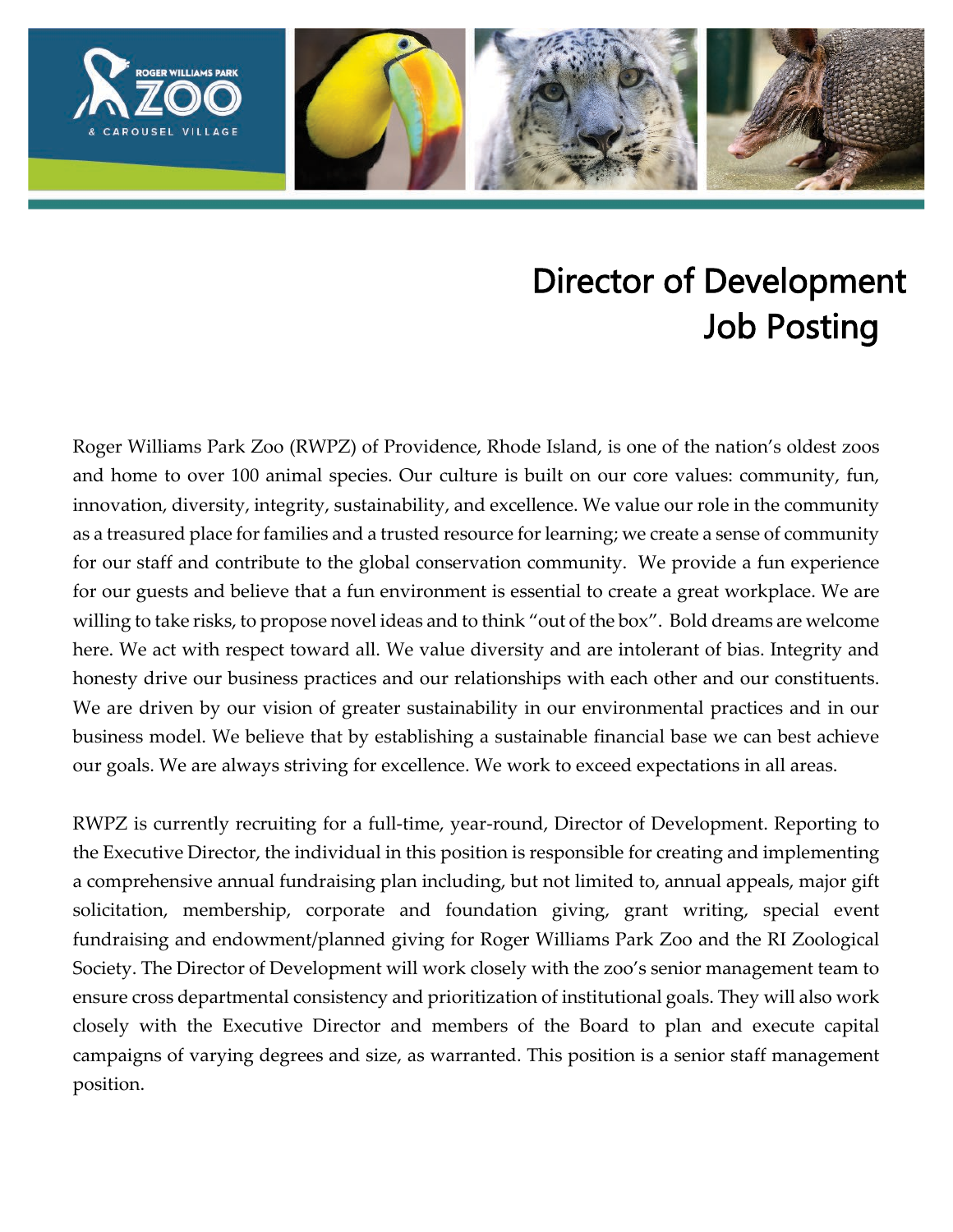### **RESPONSIBILITIES**

- Plan, administer, and implement all fundraising activities.
- Develop annual fundraising, cultivation and stewardship plans in collaboration with the Executive Director and the Board of Trustees.
- Maintain a proactive, creative leadership role in the identification, cultivation, and solicitation of individual, corporate and foundation contributions.
- Work with the Executive Director and other staff and board members in the identification, cultivation and solicitation of key donors, major gifts prospects and major capital donors to increase participation in Roger Williams Park Zoo and Rhode Island Zoological Society programs.
- Prepare verbally or in writing brief talking points about donors/prospects for the Executive Director prior to meetings with these individuals or corporate/foundation leaders.
- Oversee the management of the membership department, including direct mail acquisition and renewal strategies.
- In collaboration with the Executive Director, develop, manage and implement all aspects of capital fundraising efforts.
- Develop and maintain close working relationships with the philanthropic community, individual and corporate donors, sponsors, board members and volunteers.
- Direct the growth and expansion of Zoo Guardians, the Zoo's premier membership society, along with other initiatives that drive increased giving from mid-level and major donors and prospects, including strategic fundraising and friend-raising events. Oversee the Zoo's endowment/planned giving program.
- Serve as the strategic thought-leader in pursuing potential grants/grantors and manage staff through the grant application process.
- Make donor stewardship a priority throughout RIZS, ensuring that all donors are appropriately thanked on a personal level, in a timely manner, and receive regular communication.
- Supervise, coach and mentor the development staff to achieve department goals and conduct annual performance reviews.
- Implement best practices for fundraising, communications, events, stewardship, and database management.
- Direct the preparation and manage the implementation of the Development and Membership Department budgets, including income and expenditure projections.
- Compile financial, statistical and informational reports (e.g., weekly, monthly, annual reports; sales promotion, incident, special event reports; etc.) as requested by the Board of Trustees, Executive Director and Chief Administrative Officer.
- Act as the principal staff person for the Board of Trustee's Development Committee.
- Energize and direct the RIZS planned giving society. Conceptualize and execute plans to grow the number of planned gifts, including bequests.
- As a member of the senior staff team, act as one of the organization's weekend and holiday emergency response coordinators and assist at organizational events.
- Assist with generating written and graphic materials required for development fundraising activities.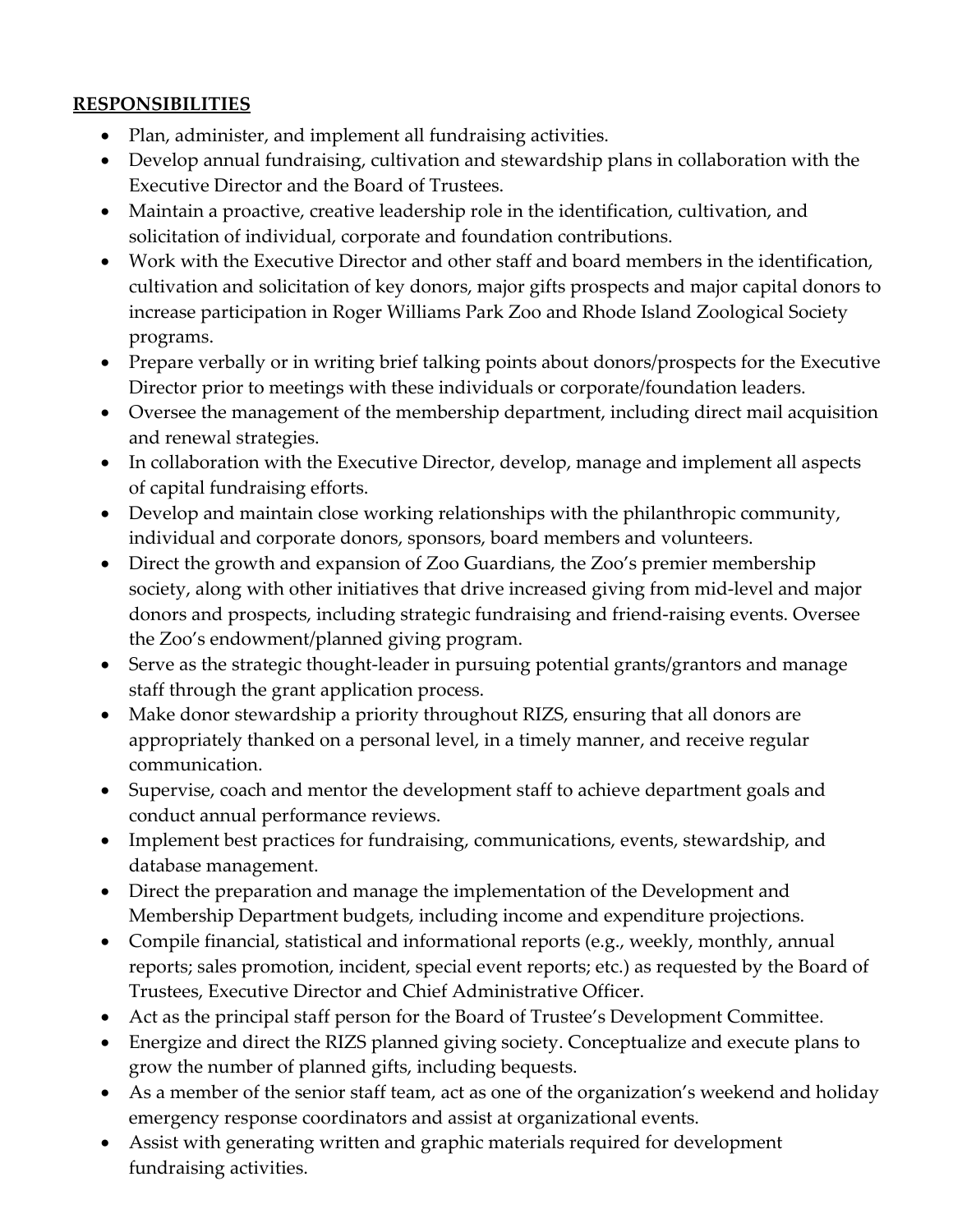## **CRITERIA**

#### *Required Experience and Education:*

- Completion of a bachelor's degree in Business Administration, Communications or Marketing or related field from an accredited college or university.
- Minimum of six years of progressively successful development experience, including experience with annual funds, major gifts and capital campaigns.
- Minimum three years of previous managerial experience also required.

### *Preferred Experience and Education:*

Recent experience working with diverse populations and fluency speaking additional languages a plus.

#### *Competencies:*

- Demonstrated ability to:
	- o train, lead, supervise and direct the work of others.
	- o provide quality customer service to both internal and external customers.
- Experience in organizing development-related projects from inception to final presentation.
- Knowledge of:
	- o fundraising and Development methodologies, techniques and best practices.
	- o principles and practices of publicity, promotion, and public relations.
	- o community relations and the development and use of community services.
	- o development of analytical tools and reports for benchmarking and progress measurement for internal and external audiences.
	- o Altru development software.
- Extremely strong:
	- o oral and written communication skills.
	- o analytical skills.
	- o organizational and supervisory skills.
	- o decision and problem-solving skills.
	- o history of personal interaction with giving community.
- Maintain effective working relationships with other departments, staff, professionals from other zoo organizations, and the general public.
- Active engagement in the AZA, building relationships with peers at other zoos and promoting RWP Zoo Within the association.
- Appreciation for:
	- o the history and mission of RWP Zoo and an authentic commitment to the mission.
	- o the importance of confidentiality regarding information about donor support.
	- o the Rhode Island philanthropic landscape.
	- o on-line fundraising and social media tools.